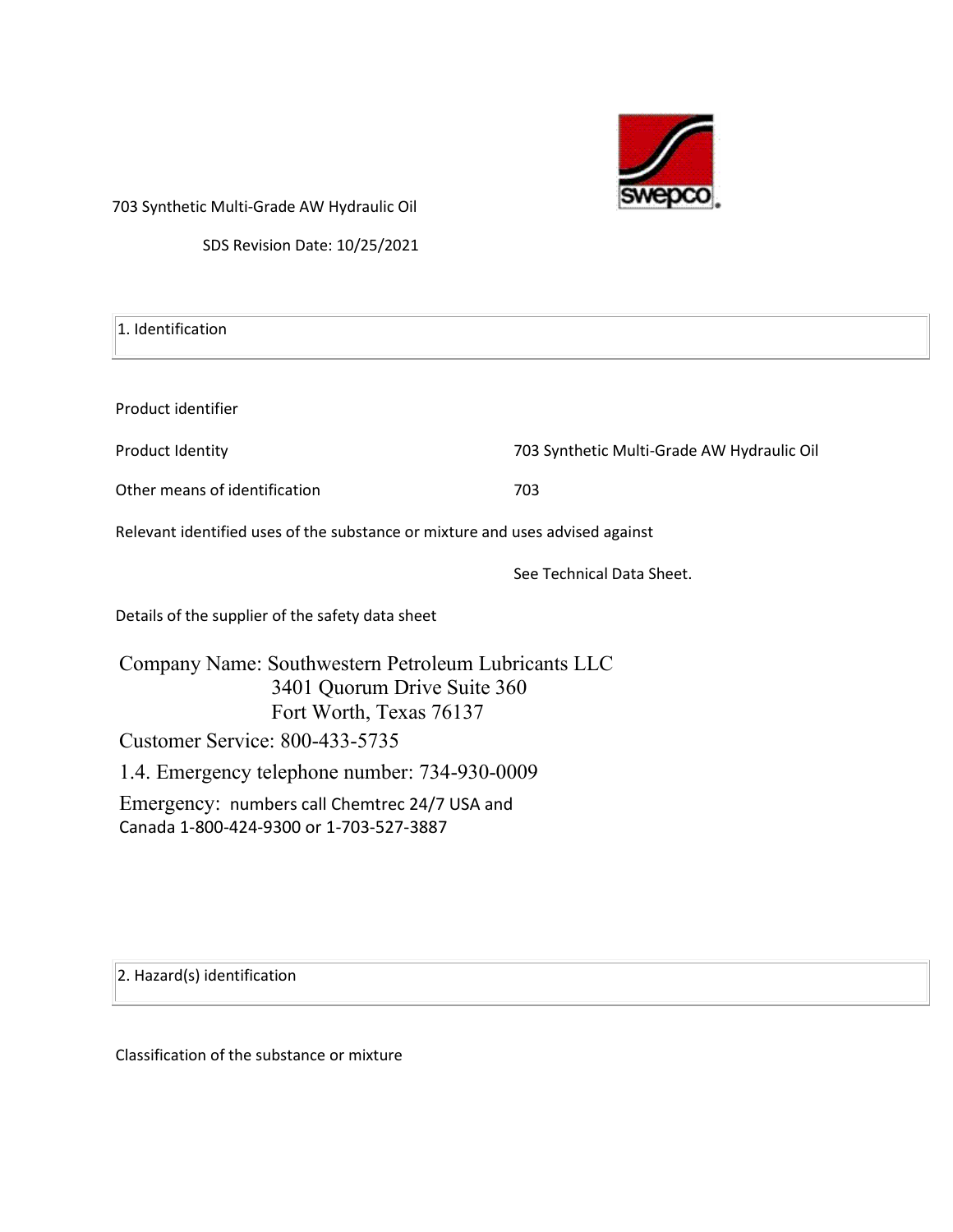Carc. 1B;H350 May cause cancer.

Label elements



Danger

H350 May cause cancer.

#### **[Prevention]:**

P201 Obtain special instructions before use.

P202 Do not handle until all safety precautions have been read and understood.

P280 Wear protective gloves, eye protection, face protection.

#### **[Response]:**

P308+313 IF exposed or concerned: Get medical advice or attention.

#### **[Storage]:**

P405 Store locked up.

#### **[Disposal]:**

P501 Dispose of contents or container in accordance with local and national regulations.

3. Composition/information on ingredients

This product contains the following substances that present a hazard within the meaning of the Hazardous Products Regulations.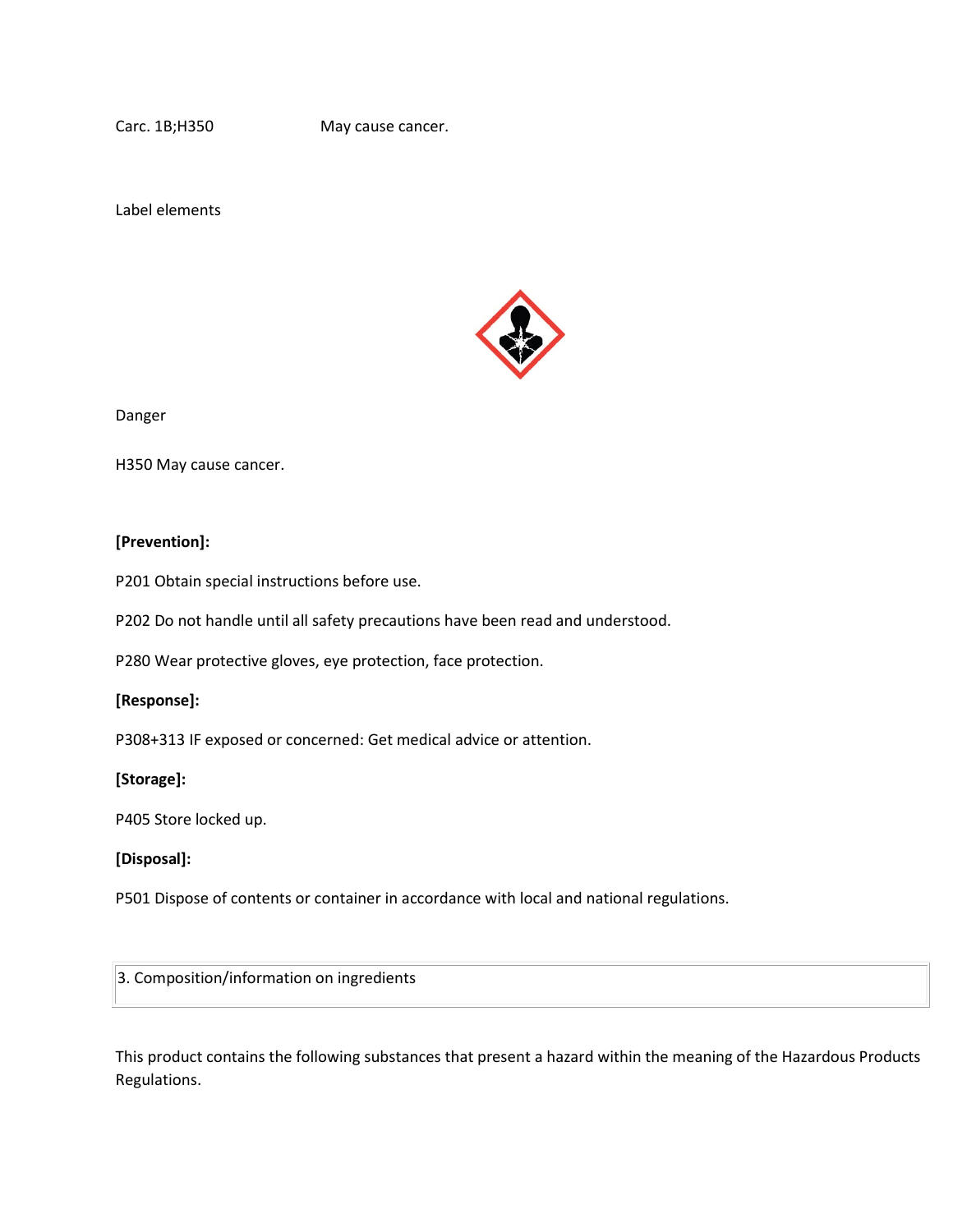| <b>Ingredient/Chemical Designations</b>                                                                                                                                                                                                                                                                             | Weight %   | <b>GHS Classification</b> | <b>Notes</b> |
|---------------------------------------------------------------------------------------------------------------------------------------------------------------------------------------------------------------------------------------------------------------------------------------------------------------------|------------|---------------------------|--------------|
| Distillates (petroleum), hydrotreated heavy<br>paraffinic<br><b>CAS Number:</b><br>0064742-54-7<br>Synonyms: Distillates (petroleum), hydrotreated<br>heavy paraffinic, Distillates (petroleum),<br>hydrotreated heavy paraffinic; baseoil-<br>unspecified, Petroleum distillates, hydrotreated<br>heavy paraffinic | $60 - 100$ | Carc. 1B;H350             |              |
| Methyl methacrylate polymer<br>CAS Number:<br>0009011-14-7<br>Synonyms: Methyl methacrylate polymer                                                                                                                                                                                                                 | $7 - 13$   | <b>Not Classified</b>     |              |
| Lubricating oils (petroleum), c15-30,<br>hydrotreated neutral oil-based; baseoil-<br>unspecified<br>0072623-86-0<br><b>CAS Number:</b><br>Synonyms: Lubricating oils (petroleum), c15-30,<br>hydrotreated neutral oil-based; baseoil-<br>unspecified                                                                | $3 - 7$    | Not Classified            |              |

The actual concentration or concentration range is withheld as a trade secret.

\*PBT/vPvB - PBT-substance or vPvB-substance.

The full texts of the phrases are shown in Section 16.

# Section 4. First aid measures

# Description of first aid measures

| General    | In all cases of doubt, or when symptoms persist, seek medical attention.<br>Never give anything by mouth to an unconscious person.                                                                                                         |
|------------|--------------------------------------------------------------------------------------------------------------------------------------------------------------------------------------------------------------------------------------------|
| Inhalation | Remove to fresh air, keep patient warm and at rest. If breathing is irregular or stopped,<br>give artificial respiration. If unconscious, place in the recovery position and obtain<br>immediate medical attention. Give nothing by mouth. |
| Eyes       | Irrigate copiously with clean water for at least 15 minutes, holding the eyelids apart and<br>seek medical attention.                                                                                                                      |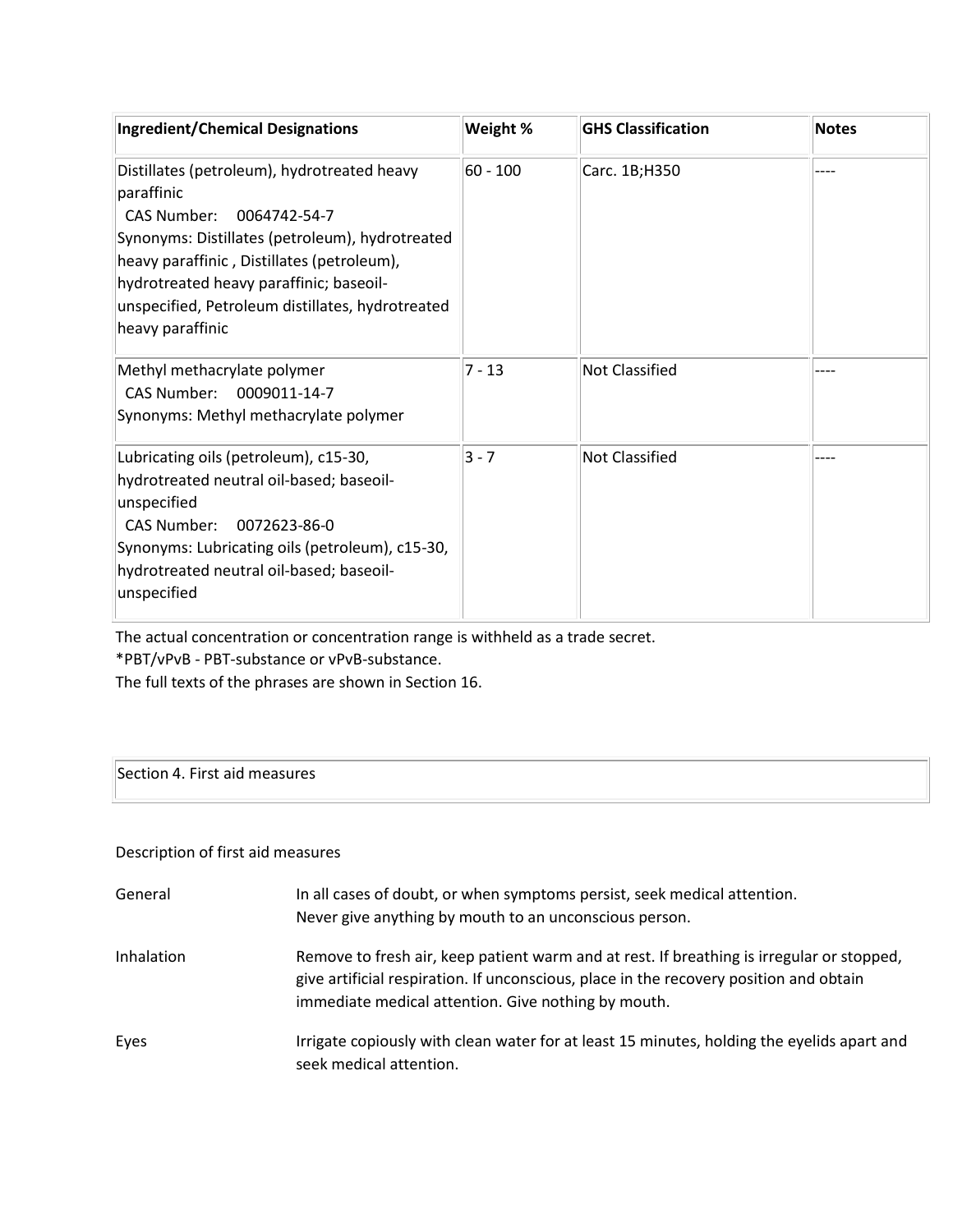## Skin **Remove contaminated clothing.** Wash skin thoroughly with soap and water or use a recognized skin cleanser.

### Ingestion If swallowed obtain immediate medical attention. Keep at rest. Do NOT induce vomiting.

Most important symptoms and effects, both acute and delayed

Overview Possible cancer hazard. Contains an ingredient which may cause cancer based on animal data (See Section 3 and Section 15 for each ingredient). Risk of cancer depends on duration and level of exposure. Treat symptomatically. Exposure to solvent vapour concentrations from the component solvents in excess of the stated occupational exposure limits may result in adverse health effects such as mucous membrane and respiratory system irritation and adverse effects on the kidneys, liver and central nervous system. Symptoms include headache, nausea, dizziness, fatigue, muscular weakness, drowsiness and in extreme cases, loss of consciousness.

> Repeated or prolonged contact with the preparation may cause removal of natural fat from the skin resulting in dryness, irritation and possible non-allergic contact dermatitis. Solvents may also be absorbed through the skin. Splashes of liquid in the eyes may cause irritation and soreness with possible reversible damage. See section 2 for further details.

#### Section 5. Fire-fighting measures

#### Extinguishing media

Recommended extinguishing media; alcohol resistant foam, CO<sub>2</sub>, powder, water spray. Unsuitable extinguishing media: Do not use; water jet.

Special hazards arising from the substance or mixture

Hazardous decomposition: High temperatures and fires may produce such toxic substances as carbon monoxide and carbon dioxide.

#### Advice for fire-fighters

As with all fires, wear positive pressure, self-contained breathing apparatus, (SCBA) with a full face piece and protective clothing. Persons without respiratory protection should leave area. Wear SCBA during clean-up immediately after fire. No smoking.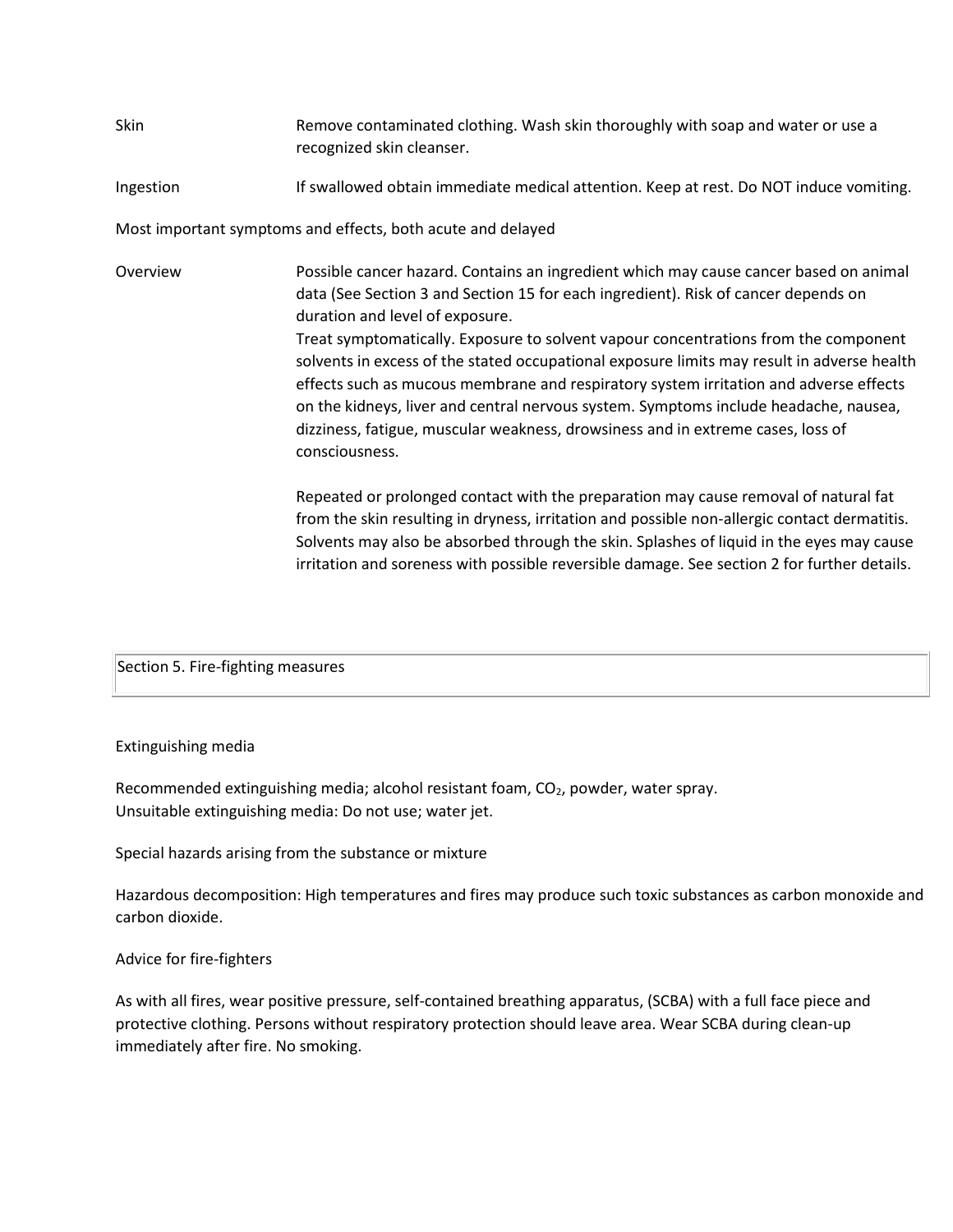Section 6. Accidental release measures

Personal precautions, protective equipment and emergency procedures

Put on appropriate personal protective equipment (see section 8).

Use good personal hygiene practices. Wash hands before eating, drinking, smoking or using toilet. Promptly remove soiled clothing and wash thoroughly before reuse.

Environmental precautions

Do not allow spills to enter drains or waterways.

Methods and material for containment and cleaning up

Ventilate the area and avoid breathing vapours. Take the personal protective measures listed in section 8. Contain and absorb spillage with non-combustible materials e.g. sand, earth, and vermiculite. Place in closed containers outside buildings and dispose of according to the Waste Regulations.

Section 7. Handling and storage

Precautions for safe handling

Handle containers carefully to prevent damage and spillage.

See section 2 for further details. - [Prevention]:

Conditions for safe storage, including any incompatibilities

Incompatible materials: Strong oxidizing agents and acids.

See section 2 for further details. - [Storage]:

Specific end use(s)

No available information

Section 8. Exposure controls / personal protection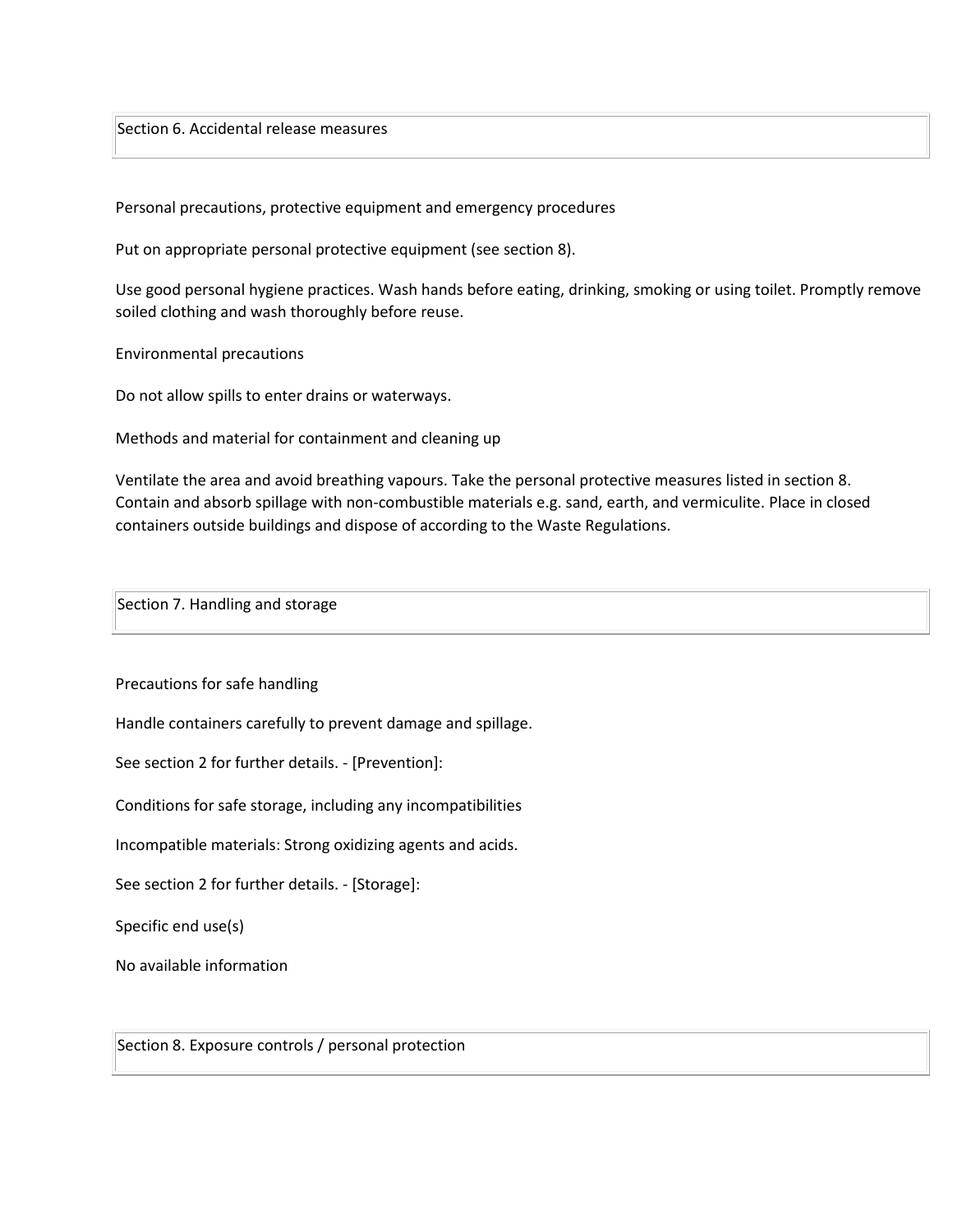# Control parameters

## Exposure

| <b>CAS No.</b>       | Ingredient                                                | Source                          | Value                              |
|----------------------|-----------------------------------------------------------|---------------------------------|------------------------------------|
| 0009011-<br>$14 - 7$ | Methyl methacrylate polymer                               | <b>ACGIH</b>                    | No Established Limit               |
|                      |                                                           | Alberta                         | <b>No Established Limit</b>        |
|                      |                                                           | British<br>Columbia             | No Established Limit               |
|                      |                                                           | Manitoba                        | No Established Limit               |
|                      |                                                           | New<br>Brunswick                | No Established Limit               |
|                      |                                                           | and Labrador                    | Newfoundland No Established Limit  |
|                      | Nova Scotia                                               | <b>No Established Limit</b>     |                                    |
|                      |                                                           | Northwest<br><b>Territories</b> | No Established Limit               |
|                      |                                                           | Nunavut                         | No Established Limit               |
|                      |                                                           | Ontario                         | No Established Limit               |
|                      |                                                           | Island                          | Prince Edward No Established Limit |
|                      |                                                           | Quebec                          | No Established Limit               |
|                      |                                                           |                                 | Saskatchewan No Established Limit  |
|                      |                                                           | Yukon                           | No Established Limit               |
| 0064742-<br>$54-7$   | Distillates (petroleum),<br>hydrotreated heavy paraffinic | <b>ACGIH</b>                    | No Established Limit               |
|                      |                                                           | Alberta                         | No Established Limit               |
|                      |                                                           | British<br>Columbia             | No Established Limit               |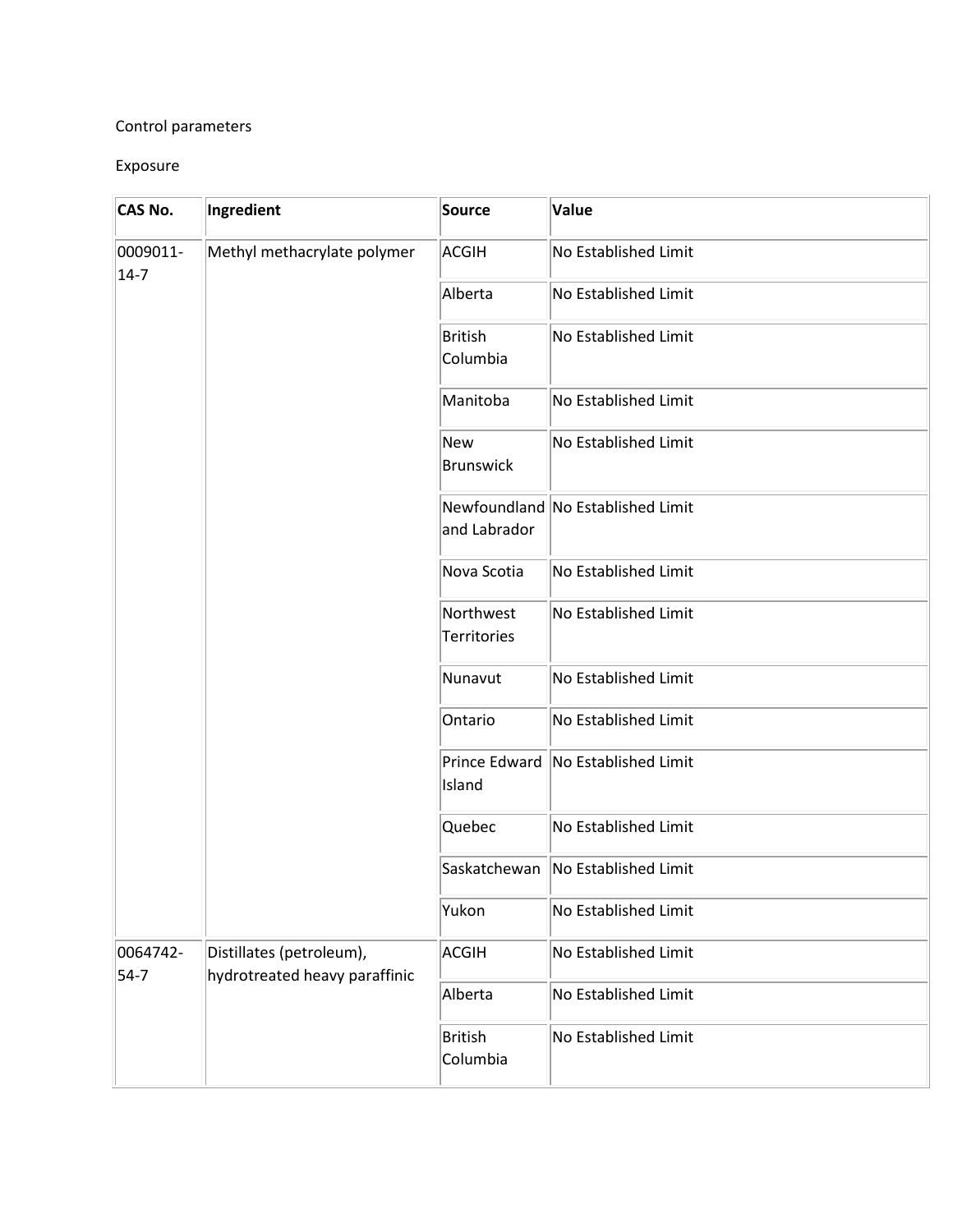|                  |                                                               | Manitoba                          | No Established Limit               |
|------------------|---------------------------------------------------------------|-----------------------------------|------------------------------------|
|                  |                                                               | New<br>Brunswick                  | No Established Limit               |
|                  |                                                               | and Labrador                      | Newfoundland No Established Limit  |
|                  |                                                               | Nova Scotia                       | No Established Limit               |
|                  |                                                               | Northwest<br><b>Territories</b>   | No Established Limit               |
|                  |                                                               | Nunavut                           | No Established Limit               |
|                  |                                                               | Ontario                           | No Established Limit               |
|                  |                                                               | Island                            | Prince Edward No Established Limit |
|                  |                                                               | Quebec                            | No Established Limit               |
|                  |                                                               | Saskatchewan No Established Limit |                                    |
|                  |                                                               | Yukon                             | No Established Limit               |
| 0072623-<br>86-0 | Lubricating oils (petroleum),<br>c15-30, hydrotreated neutral | ACGIH                             | No Established Limit               |
|                  | oil-based; baseoil-unspecified                                | Alberta                           | No Established Limit               |
|                  |                                                               | British<br>Columbia               | No Established Limit               |
|                  |                                                               | Manitoba                          | No Established Limit               |
|                  |                                                               | New<br>Brunswick                  | No Established Limit               |
|                  |                                                               | and Labrador                      | Newfoundland No Established Limit  |
|                  |                                                               | Nova Scotia                       | No Established Limit               |
|                  |                                                               | Northwest<br>Territories          | No Established Limit               |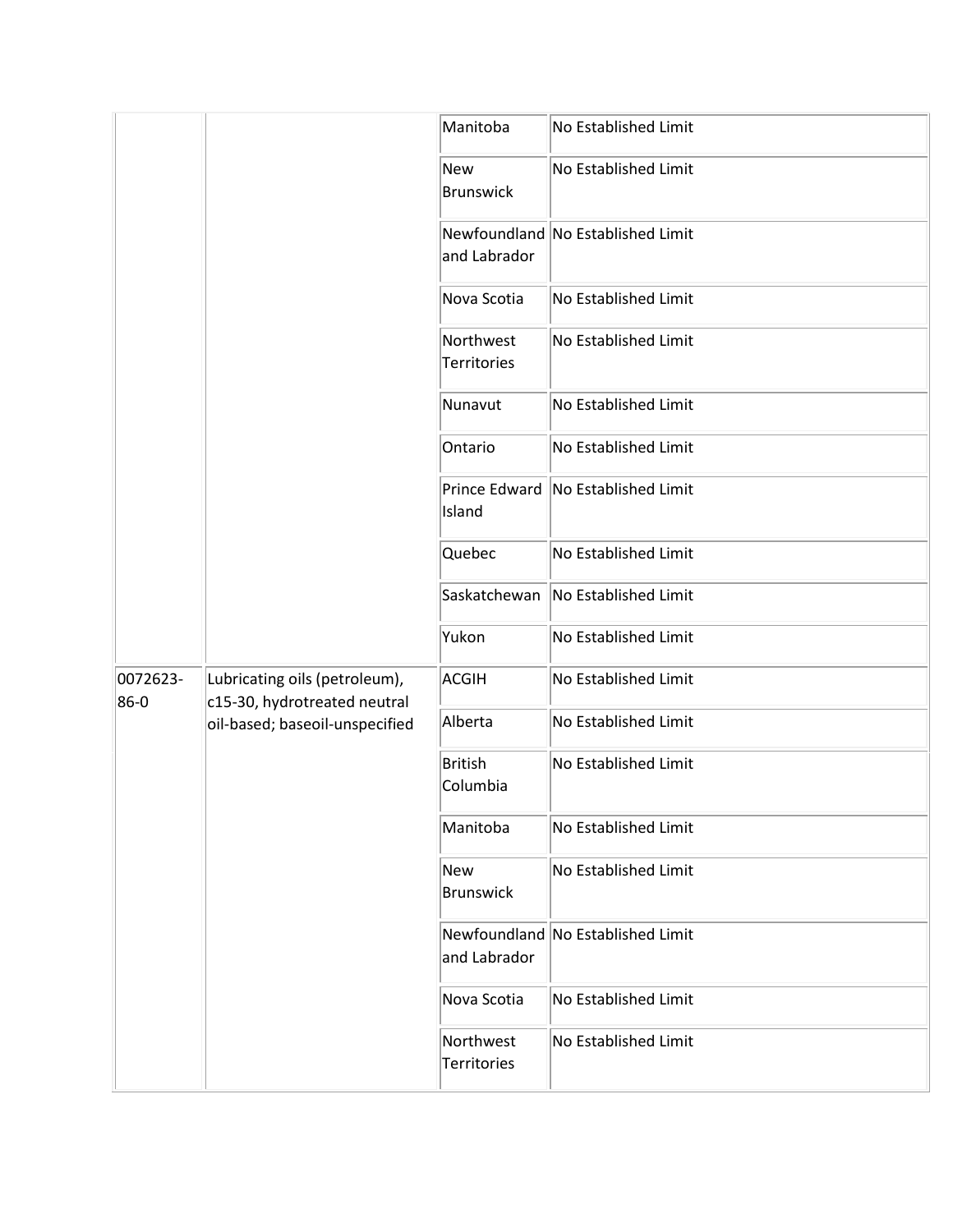| Nunavut | No Established Limit               |
|---------|------------------------------------|
| Ontario | No Established Limit               |
| Island  | Prince Edward No Established Limit |
| Quebec  | No Established Limit               |
|         | Saskatchewan No Established Limit  |
| Yukon   | No Established Limit               |

Contains mineral oil. The exposure limits for oil mist are 5 mg/m3 OSHA PEL and 10 mg/m3 ACGIH.

Exposure controls

| Respiratory                 | If workers are exposed to concentrations above the exposure limit they must use the<br>appropriate, certified respirators.                                                                                                                                                                                                              |
|-----------------------------|-----------------------------------------------------------------------------------------------------------------------------------------------------------------------------------------------------------------------------------------------------------------------------------------------------------------------------------------|
| Eyes                        | Protective safety glasses recommended                                                                                                                                                                                                                                                                                                   |
| Skin                        | Avoid skin contact. Protective gloves recommended.                                                                                                                                                                                                                                                                                      |
| <b>Engineering Controls</b> | Provide adequate ventilation. Where reasonably practicable this should be achieved by<br>the use of local exhaust ventilation and good general extraction. If these are not sufficient<br>to maintain concentrations of particulates and any vapour below occupational exposure<br>limits suitable respiratory protection must be worn. |
| <b>Other Work Practices</b> | Use good personal hygiene practices. Wash hands before eating, drinking, smoking or<br>using toilet. Promptly remove soiled clothing and wash thoroughly before reuse.                                                                                                                                                                  |

See section 2 for further details.

| Section 9. Physical and chemical properties |                          |  |  |  |
|---------------------------------------------|--------------------------|--|--|--|
| Appearance                                  | Red/purple Liquid        |  |  |  |
| Odour                                       | None                     |  |  |  |
| Odour threshold                             | No available information |  |  |  |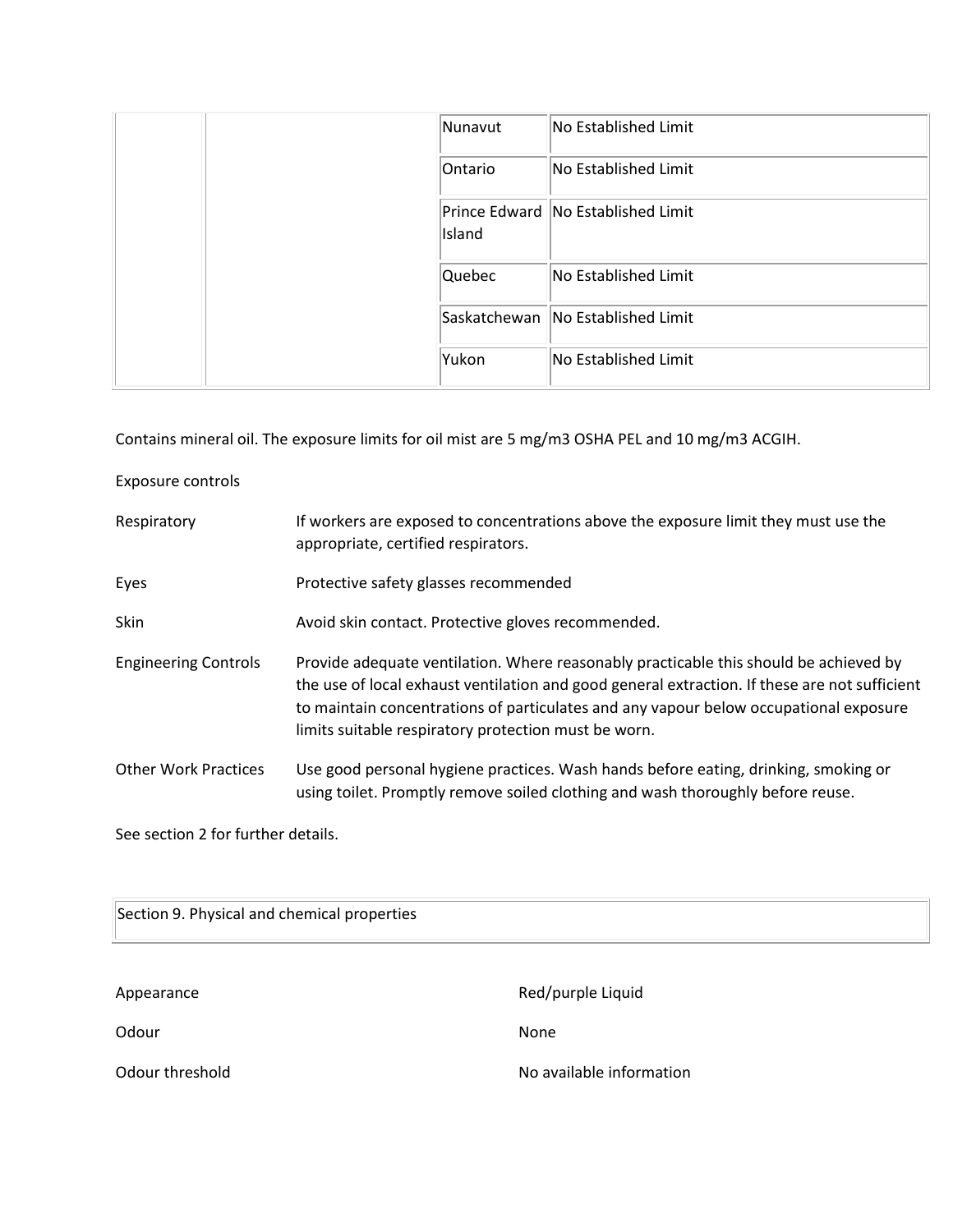| pH                                              | 7.3                               |
|-------------------------------------------------|-----------------------------------|
| Melting point / freezing point                  | No available information          |
| Initial boiling point and boiling range         | 293 C                             |
| <b>Flash Point</b>                              | °F °C, Test method: (Open)        |
| Evapouration rate (Ether = $1$ )                | $\mathbf 0$                       |
| Flammability (solid, gas)                       | No available information          |
| Upper/lower flammability or explosive limits    | Lower Explosive Limit: 0.9        |
|                                                 | <b>Upper Explosive Limit: 7.0</b> |
| Vapour pressure (Pa)                            | No available information          |
| Vapour Density                                  | >5                                |
| <b>Relative Density</b>                         | 0.861                             |
| Solubility in Water                             | not soluble in water              |
| Partition coefficient n-octanol/water (Log Kow) | No available information          |
| Auto-ignition temperature                       | 290C                              |
| Decomposition temperature                       | No available information          |
| Viscosity (cSt)                                 | 70cst @ 40C                       |
| <b>VOC Content</b>                              | 0                                 |
| Other information                               |                                   |
|                                                 |                                   |

DMSO extract by IP346: Less than 3.0 wt % (mineral oil component only)

# Section 10. Stability and reactivity

# Reactivity

Hazardous Polymerization will not occur.

Chemical stability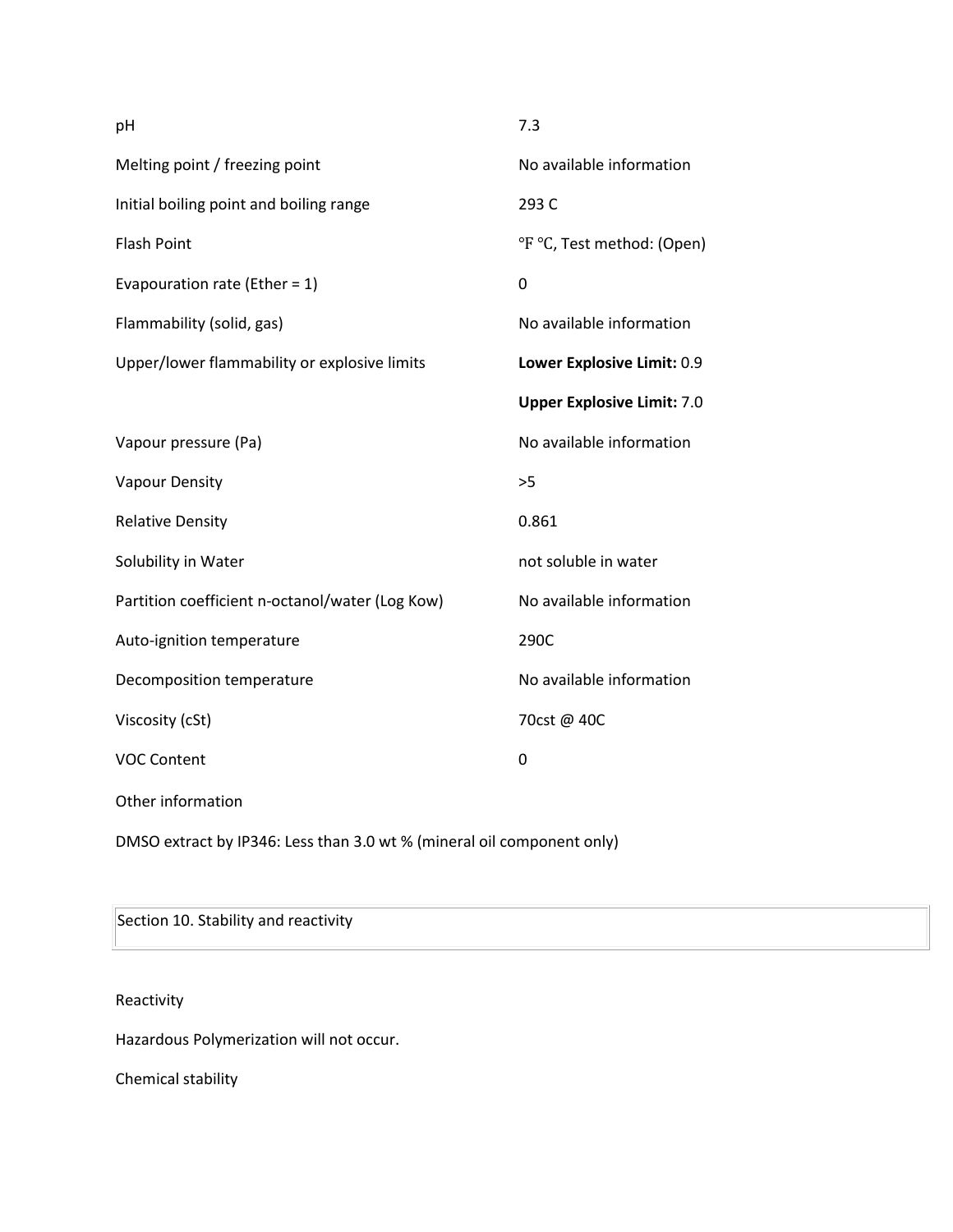Stable under normal circumstances.

Possibility of hazardous reactions

No available information

Conditions to avoid

Excessive heat and open flame.

Incompatible materials

Strong oxidizing agents and acids.

Hazardous decomposition products

High temperatures and fires may produce such toxic substances as carbon monoxide and carbon dioxide.

Section 11. Toxicological information

Acute toxicity

Exposure to solvent vapour concentrations from the component solvents in excess of the stated occupational exposure limits may result in adverse health effects such as mucous membrane and respiratory system irritation and adverse effects on the kidneys, liver and central nervous system. Symptoms include headache, nausea, dizziness, fatigue, muscular weakness, drowsiness and in extreme cases, loss of consciousness.

Repeated or prolonged contact with the preparation may cause removal of natural fat from the skin resulting in dryness, irritation and possible non-allergic contact dermatitis. Solvents may also be absorbed through the skin. Splashes of liquid in the eyes may cause irritation and soreness with possible reversible damage.

Note: When no route specific LD50 data is available for an acute toxin, the converted acute toxicity point estimate was used in the calculation of the product's ATE (Acute Toxicity Estimate).

| <b>Ingredient</b> | Oral LD50, | Skin LD50, | <b>Inhalation</b> | <b>Inhalation</b>                      | Inhalation |
|-------------------|------------|------------|-------------------|----------------------------------------|------------|
|                   | mg/kg      | mg/kg      |                   | vapour LC50, Dust/Mist LC50, Gas LC50, |            |
|                   |            |            | mg/L/4hr          | mg/L/4hr                               | ppm        |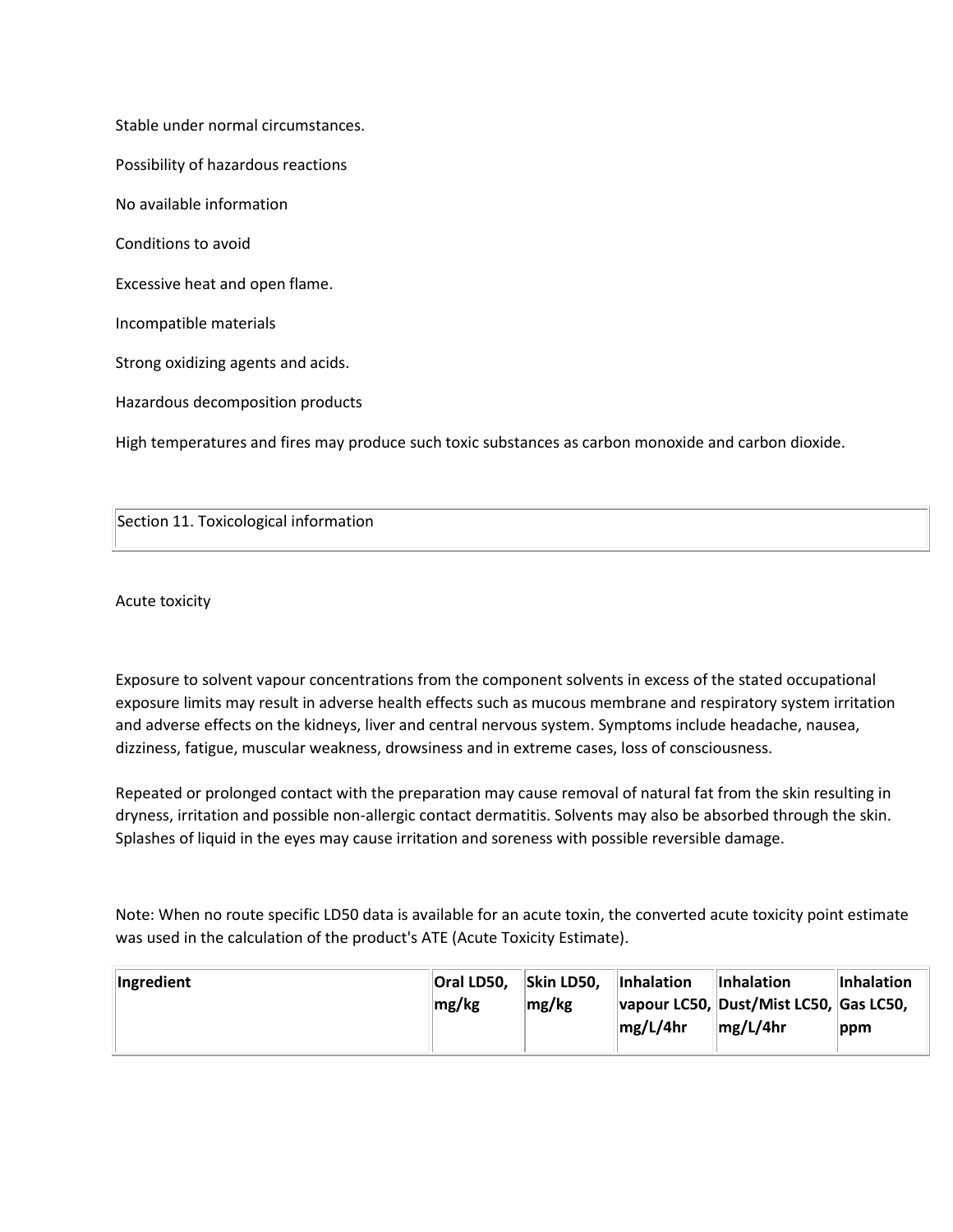| Distillates (petroleum), hydrotreated heavy<br>paraffinic - (64742-54-7)                                        | > 5,000.00,<br>Rat -<br>Category:<br>NA. | > 5,000.00,<br>Rabbit -<br>Category:<br>NA. | No data<br>available  | No data<br>lavailable | No data<br>available |
|-----------------------------------------------------------------------------------------------------------------|------------------------------------------|---------------------------------------------|-----------------------|-----------------------|----------------------|
| Methyl methacrylate polymer - (9011-14-7)                                                                       | No data<br>available                     | No data<br>available                        | No data<br>available  | No data<br>lavailable | No data<br>available |
| Lubricating oils (petroleum), c15-30,<br>hydrotreated neutral oil-based; baseoil-<br>unspecified - (72623-86-0) | No data<br>available                     | No data<br>available                        | No data<br>lavailable | No data<br>lavailable | No data<br>available |

# Carcinogen Data

| <b>CAS No.</b>                                                                                                        | Ingredient  | Source Value                                                          |                      |                                                                        |  |  |  |
|-----------------------------------------------------------------------------------------------------------------------|-------------|-----------------------------------------------------------------------|----------------------|------------------------------------------------------------------------|--|--|--|
| 0009011-14- Methyl methacrylate<br>polymer<br>7                                                                       |             | <b>IARC</b>                                                           |                      | Group 1: No; Group 2a: No; Group 2b: No; Group<br>3: Yes; Group 4: No; |  |  |  |
|                                                                                                                       |             | <b>ACGIH</b>                                                          | No Established Limit |                                                                        |  |  |  |
| 0064742-54- Distillates (petroleum),<br>hydrotreated heavy<br>7                                                       | paraffinic  | <b>IARC</b>                                                           | 4: No;               | Group 1: No; Group 2a: No; Group 2b: No; Group 3: No; Group            |  |  |  |
|                                                                                                                       |             | <b>ACGIH</b>                                                          | No Established Limit |                                                                        |  |  |  |
| 0072623-86- Lubricating oils<br>(petroleum), c15-30,<br>10<br>hydrotreated neutral oil-<br>based; baseoil-unspecified | <b>IARC</b> | Group 1: No; Group 2a: No; Group 2b: No; Group 3: No; Group<br>4: No; |                      |                                                                        |  |  |  |
|                                                                                                                       |             | <b>ACGIH</b>                                                          | No Established Limit |                                                                        |  |  |  |
| Classification                                                                                                        |             | Category                                                              |                      | Hazard Description                                                     |  |  |  |
| Acute toxicity (oral)                                                                                                 |             | ---                                                                   |                      | Not Applicable                                                         |  |  |  |
| Acute toxicity (dermal)                                                                                               |             | ---                                                                   |                      | Not Applicable                                                         |  |  |  |
| Acute toxicity (inhalation)                                                                                           |             | ---                                                                   |                      | Not Applicable                                                         |  |  |  |
| Skin corrosion/irritation                                                                                             |             | ---                                                                   |                      | Not Applicable                                                         |  |  |  |
| Serious eye damage/irritation                                                                                         |             | ---                                                                   |                      | Not Applicable                                                         |  |  |  |
| Respiratory sensitization                                                                                             |             | ---                                                                   |                      | Not Applicable                                                         |  |  |  |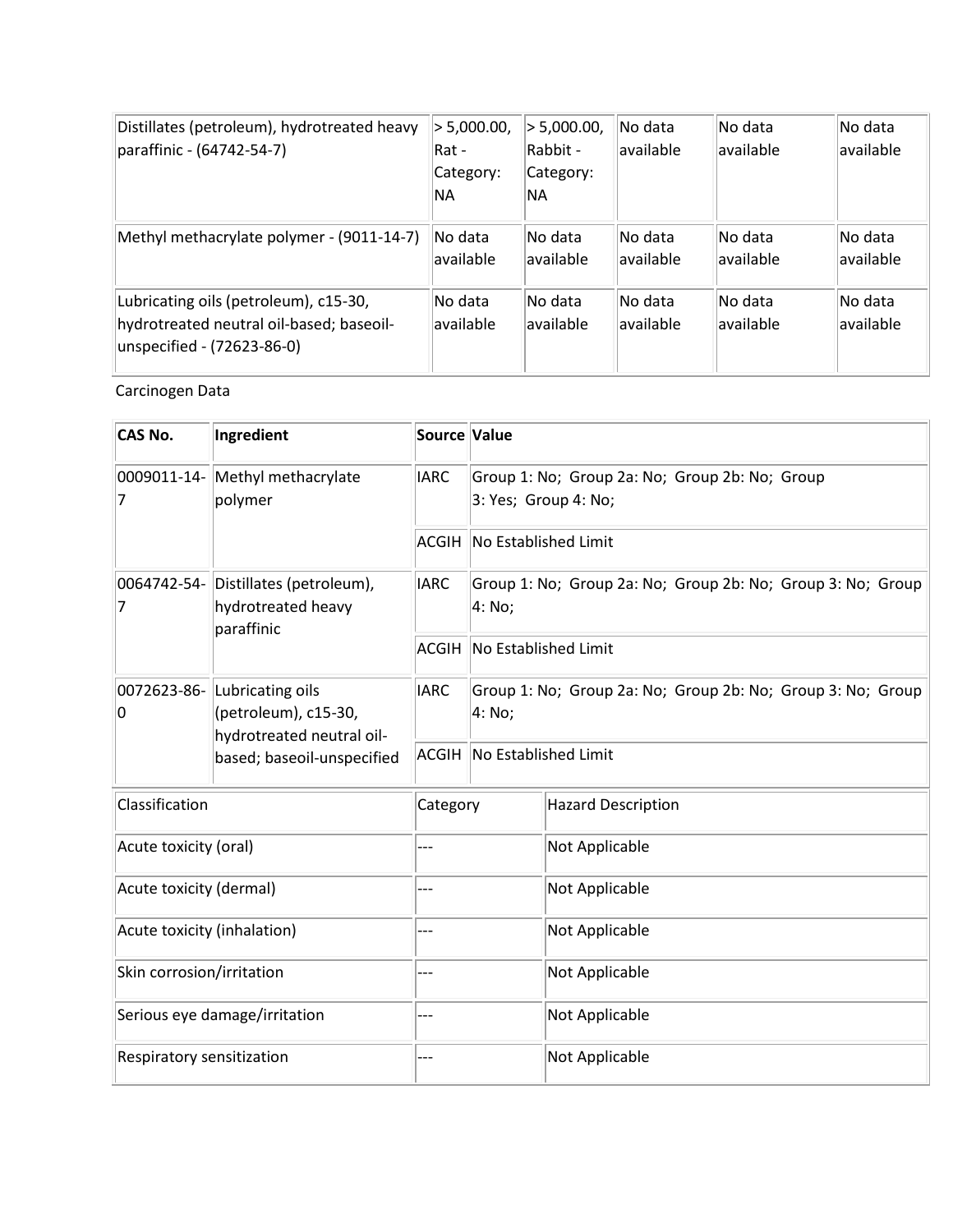| Skin sensitization     | --- | Not Applicable    |
|------------------------|-----|-------------------|
| Germ cell mutagenicity | --- | Not Applicable    |
| Carcinogenicity        | 1B  | May cause cancer. |
| Reproductive toxicity  | --- | Not Applicable    |
| STOT-single exposure   | --- | Not Applicable    |
| STOT-repeated exposure | --- | Not Applicable    |
| Aspiration hazard      | --- | Not Applicable    |

Possible routes of entry:

### **Symptoms and effects, both acute and delayed:**:

Possible cancer hazard. Contains an ingredient which may cause cancer based on animal data (See Section 3 and Section 15 for each ingredient). Risk of cancer depends on duration and level of exposure. Treat symptomatically.

Section 12. Ecological information

Toxicity

No additional information provided for this product. See Section 3 for chemical specific data.

Aquatic Ecotoxicity

| Ingredient                                                                        | 96 hr LC50 fish,<br>mg/l       | 48 hr EC50 crustacea, ErC50 algae,<br>mg/l | mg/l                                               |
|-----------------------------------------------------------------------------------|--------------------------------|--------------------------------------------|----------------------------------------------------|
| Distillates (petroleum),<br>hydrotreated heavy paraffinic -<br>$(64742 - 54 - 7)$ | 101.00, Pimephales<br>promelas | > 10,000, Daphnia<br>magna                 | 100.00 (72 hr), Pseudokirchneriella<br>subcapitata |
| Methyl methacrylate polymer -<br>$(9011 - 14 - 7)$                                | Not Available                  | Not Available                              | Not Available                                      |
| Lubricating oils (petroleum), c15-<br>30, hydrotreated neutral oil-               | Not Available                  | Not Available                              | Not Available                                      |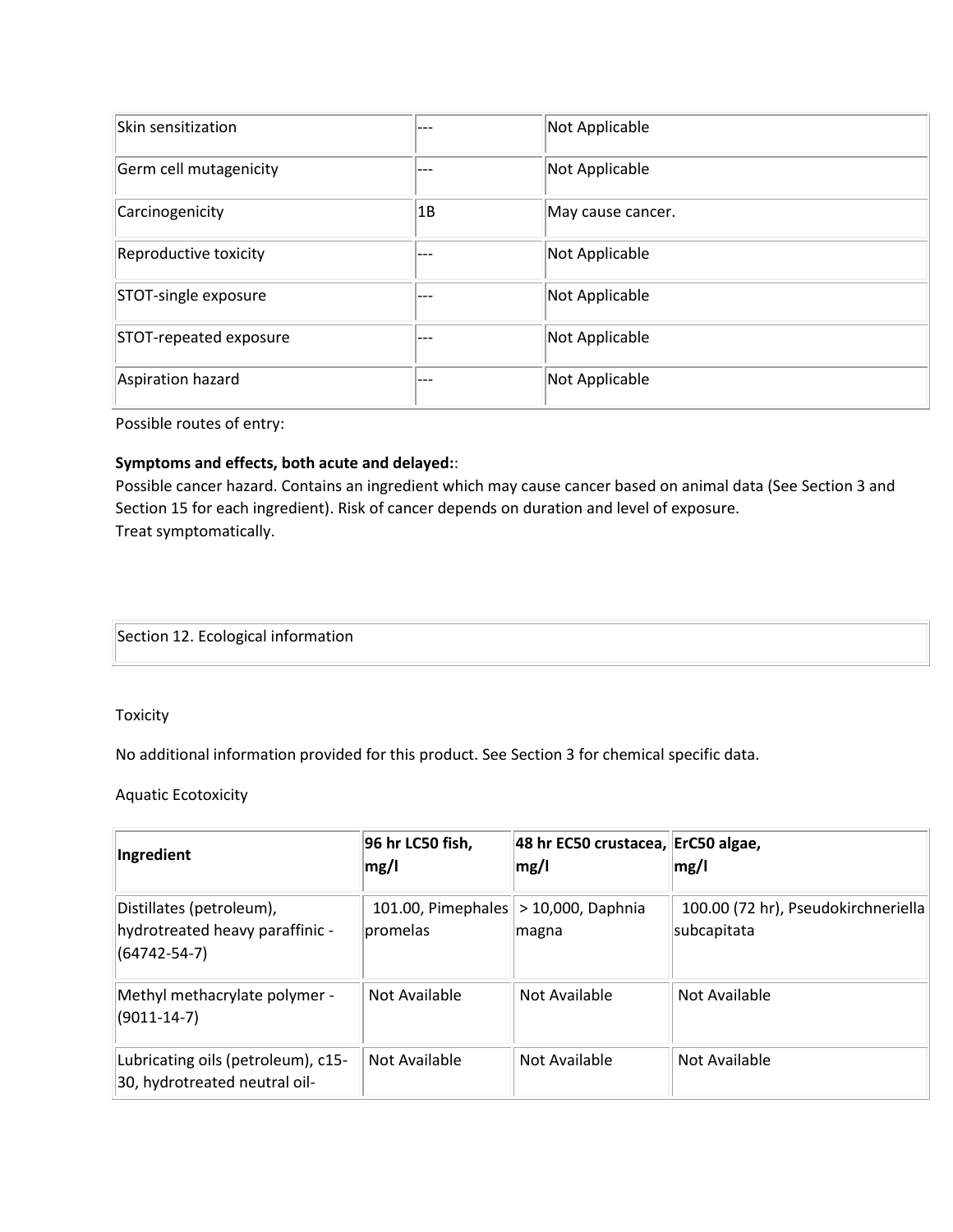| based; baseoil-unspecified - |  |  |
|------------------------------|--|--|
| $(72623 - 86 - 0)$           |  |  |

Persistence and degradability

There is no data available on the preparation itself.

Bioaccumulative potential

No available information

Mobility in soil

No available information

Results of PBT and vPvB assessment

This product contains no PBT/vPvB chemicals.

Other adverse effects

No available information

Section 13. Disposal considerations

Waste treatment methods

Observe all federal, provincial and local regulations when disposing of this substance.

Section 14. Transport information

Classification Method: Classified as per Part 2, Sections 2.1 ? 2.8 of the Transportation of Dangerous Goods Regulations.

|           | <b>TDG (Domestic Surface)</b> | IMO / IMDG (Ocean | ICAO/IATA     |
|-----------|-------------------------------|-------------------|---------------|
|           | Transportation)               | Transportation)   |               |
| UN number | Not Regulated                 | Not Regulated     | Not Regulated |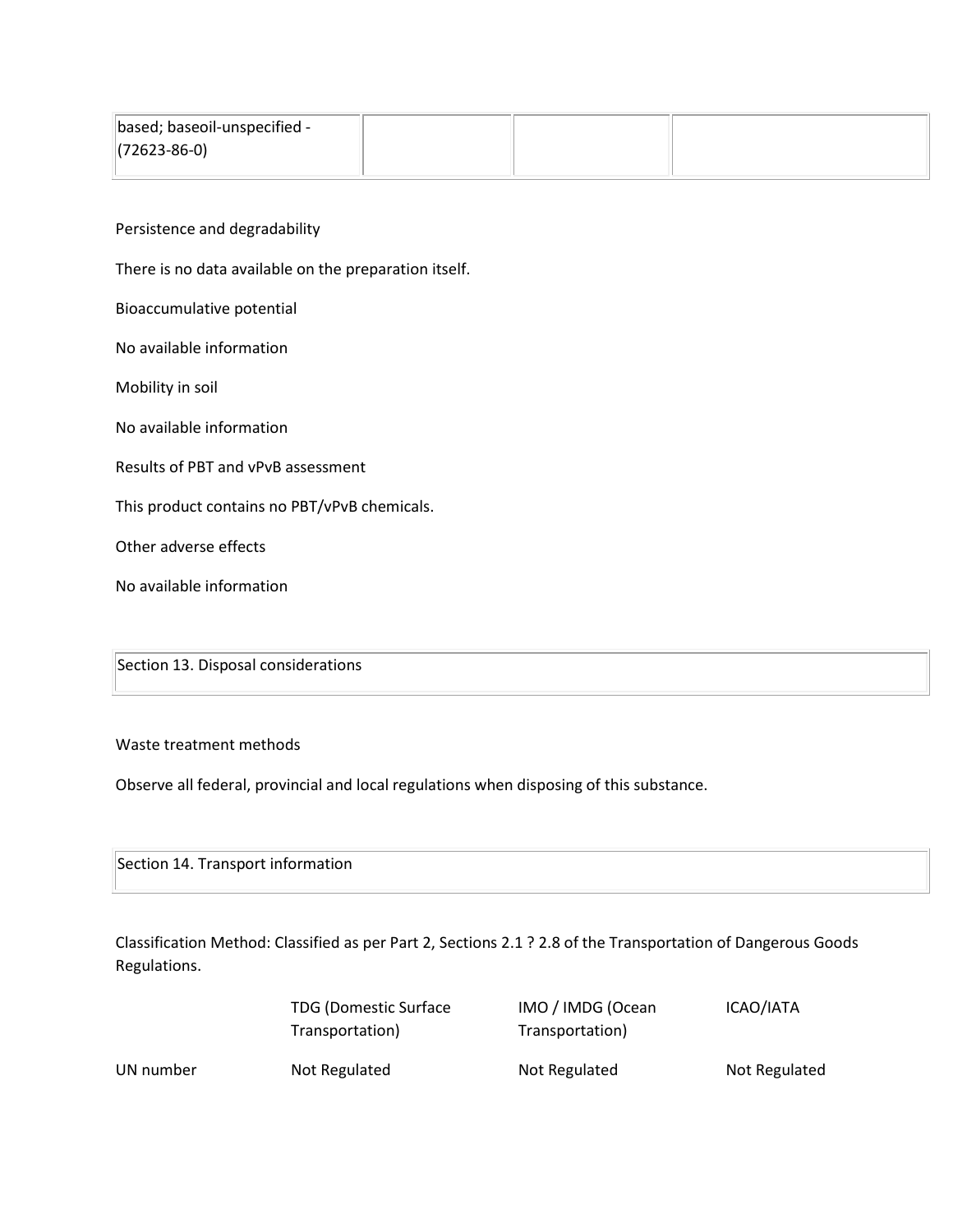| UN proper shipping<br>name    | Not Regulated                              | Not Regulated                                                   | Not Regulated             |  |
|-------------------------------|--------------------------------------------|-----------------------------------------------------------------|---------------------------|--|
| Transport hazard<br>class(es) | <b>TDG Hazard Class: Not</b><br>Applicable | <b>IMDG: Not Applicable</b><br><b>Sub Class: Not Applicable</b> | Air Class: Not Applicable |  |
| Packing group                 | Not Applicable                             | Not Applicable                                                  | Not Applicable            |  |
| Environmental hazards         |                                            |                                                                 |                           |  |
| <b>IMDG</b>                   | Marine Pollutant: No;                      |                                                                 |                           |  |
| Special precautions for user  |                                            |                                                                 |                           |  |
|                               | No available information                   |                                                                 |                           |  |
|                               |                                            |                                                                 |                           |  |

Section 15. Regulatory information

This product has been classified in accordance with the hazard criteria Hazardous Products Regulations (SOR/2015- 17) and the SDS contains all of the information required by those regulations.

## **Canadian Domestic Substance List (DSL):**

1-h benzotriazole-1-methanamine, n,n-bis(2-ethylhexyl)-methyl-1h-benzotriazole-1-methanamine, n,n-bis(2 ethylhexyl)-ar-m

Distillates (petroleum), hydrotreated heavy paraffinic

Lubricating oils (petroleum), c15-30, hydrotreated neutral oil-based; baseoil-unspecified

Methyl methacrylate polymer

Phosphorodithioic acid, mixed o,o-bis(iso-bu and pentyl) est

Poly(oxy-1,2-ethanediyl), .alpha.-(1-oxo-9-octadecenyl)-.omega.-[(1-oxo-9-octadecenyl)oxy]-, (z,z)-

### **Canadian Non-Domestic Substance List (NDSL):**

To the best of our knowledge, there are no chemicals at levels which require reporting under this statute.

Section 16. Other information